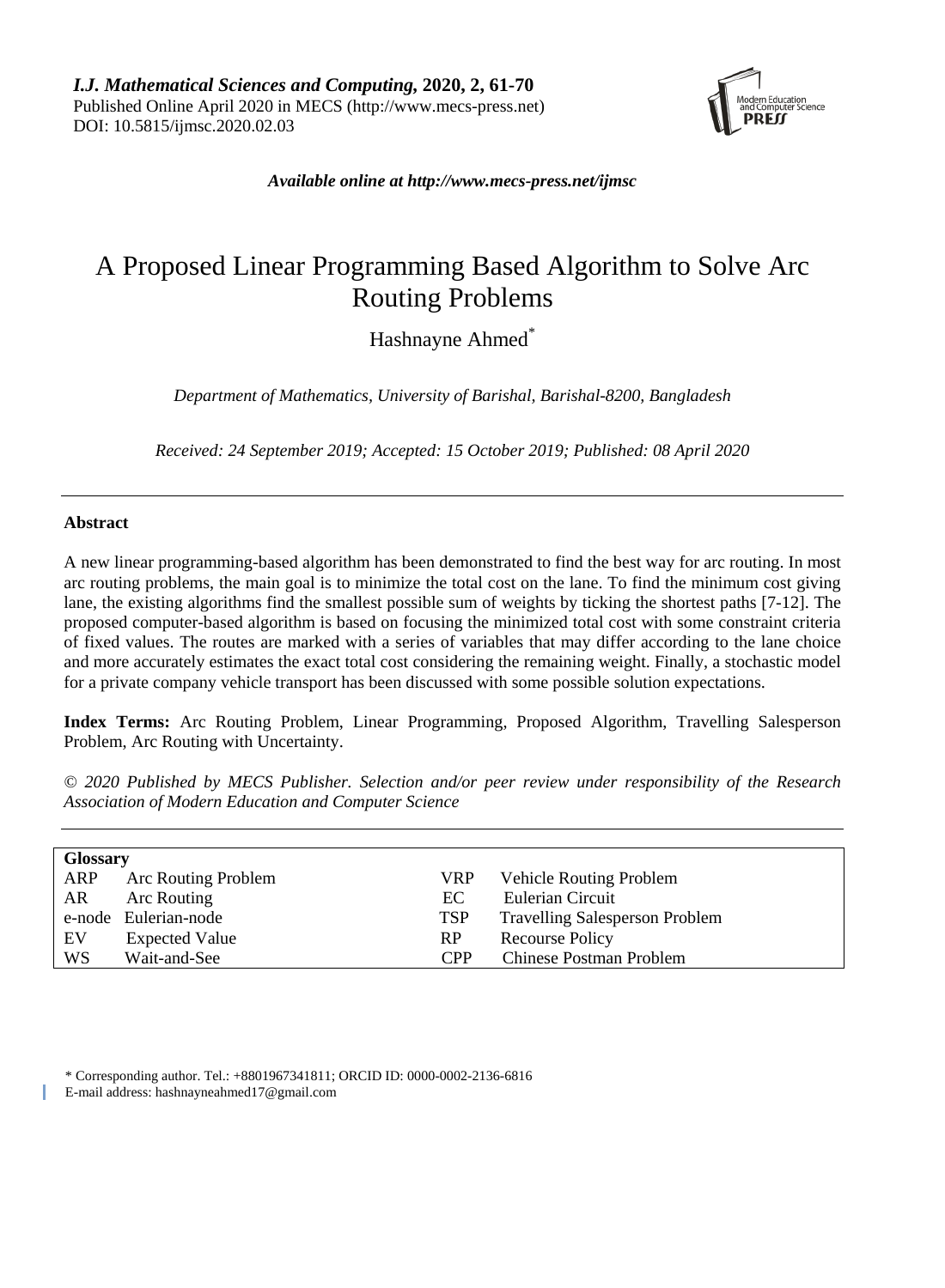# **1. Introduction**

Shortest routes always give the possible minimum cost but not the minimized cost under the given restrictions. The minimized cost will be obtained by considering the possibly changing weight on the lane and cost for that exact weight. The study of finding the total minimized cost has been sectorized into a variety of problems. The vehicle routing problem is recognized as one of the most renowned combinatorial optimization problems as it has many realistic applications in the field of transportation (includes product distribution, collection, logistics, etc.). It is a special kind of arc routing problem and also effective in modeling a variety of optimization cases like routing protocols, network management, stochastic approaches, street mapping, etc. Arc Routing Problems seeks the best lane on its way with the minimized total cost (time or energy). [2,13-17]

Mathematical programs seek to optimize the objective function of decisions. Linear Programming is the mathematical technique for optimizing (maximizing output or minimizing cost) a linear function of several variables. A linear programming problem can be as the following canonical form:

Optimize (Maximize or Minimize)  $z = c^T x$ 

Subject to 
$$
Ax \ (\ge, or =, or \le) b
$$
  
and  $x > 0$ 

where  $x$  is the vector of variables and  $c$ ,  $b$  are co-efficient vectors.

The linear function which has to be optimized is called the objective function and all the conditions expressed by linear relationships are called the constraints of the linear programming problem. [6]

Minimizing the total cost is the perspective of this study with the optimizing concepts as for CPP type problems, the objective function helps to make the decision on the minimized total cost of linear form. The constructed algorithm could be used in every section of arc routing (routing protocols, network management, stochastic approaches, street mapping, VLSI, drone routing, etc.), although in this paper it has been discussed through vehicle routing.

# **2. Preliminaries**

## *2.1. Eulerian Circuit*

A Eulerian circuit in a graph is a sequence of edges that begins at a vertex of the graph and travels from vertex to vertex by crossing every edge for once and ends at the same vertex. [2]

For example, we may consider the following graph: (The graph has Eulerian circuits named *aecdeba* and ahedcea.)



Fig. 1. Eulerian Circuit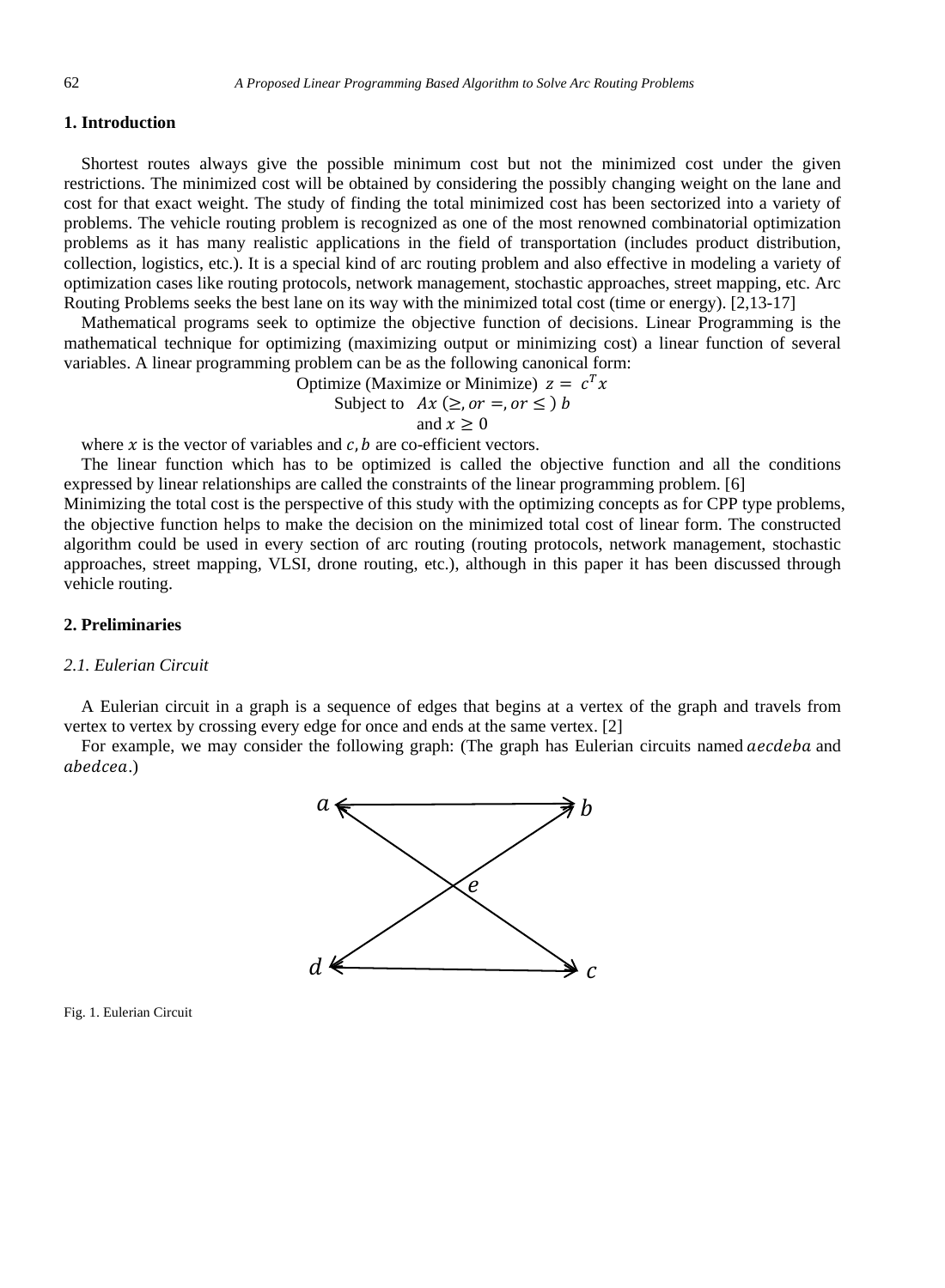#### *2.2. Arc Routing*

The process of choosing the best lane on the route is called Arc Routing or Graph Routing. It mainly focuses on the route itself. A graphical problem including an Eulerian circuit will be called a Graph Routing Problem or Arc Routing Problem. [3]

For example, we may consider the famous undirected Chinese Postman Problem. It aims to minimize the total costs such as time or travel distance for the postman. There is another type of problem described by Eiselt [1995] called undirected capacitated arc routing problem. In this case, demands placed on each edge, and each edge must meet the demand.

## *2.3. Arc Routing with Uncertainty*

Arc Routing is the study of the best wayfinding for any route which may minimize the total costs like time or travel cost. Arc Routing with uncertainty describes also same, the best wayfinding for any route with the presence of any random parameters on the way. That is, choosing the best way from several possible routes where the objective of routing includes some random parameters where the ultimate focus is minimizing total costs.

If there are  $n$  nodes (except depot since it is fixed) on a route and we have to deliver in all nodes with completing an Eulerian circuit (return back to the depot). Then there is total n! routes that may complete a Eulerian circuit. Although half of the routes are the repeat of another half routes, for the minimized total cost, we have to consider all the  $n!$  possible routes. There is only one way which is the best of these possible routes which will give us the minimized cost (time and travel cost). Now if we consider one of the  $n$  nodes have random values like  $p$  or  $q$ , where these two values give us two different ways for minimized cost. This is the consideration of uncertainty in the case of arc routing. Finding the best way in uncertainty situation will be the focus of this study.

For example, we may consider the following graph routing:

Here if we denote the depot with *O*, there are 3 Eulerian nodes *A*, *B* and *C* (nodes for possible Eulerian circuit, shortly, e-node). So, there is  $3! = 6$  ways to complete a Eulerian Circuit: there is  $3! = 6$  ways to complete OABCO, OBCAO, OCABO, OACBO, OBACO, OCBAO; which will be the facts for arc routing.

Arc Routing is finding the best way from these 6 possible routes. Now if one of the e-nodes  $(A, B, C)$ includes some random values, the best possible route finding will be then some subject of concern. In that case, possible routes could be from any of the 6 (not 3), since repeated routes sometimes could give the minimized costs. We may also call it stochastic arc routing. [4]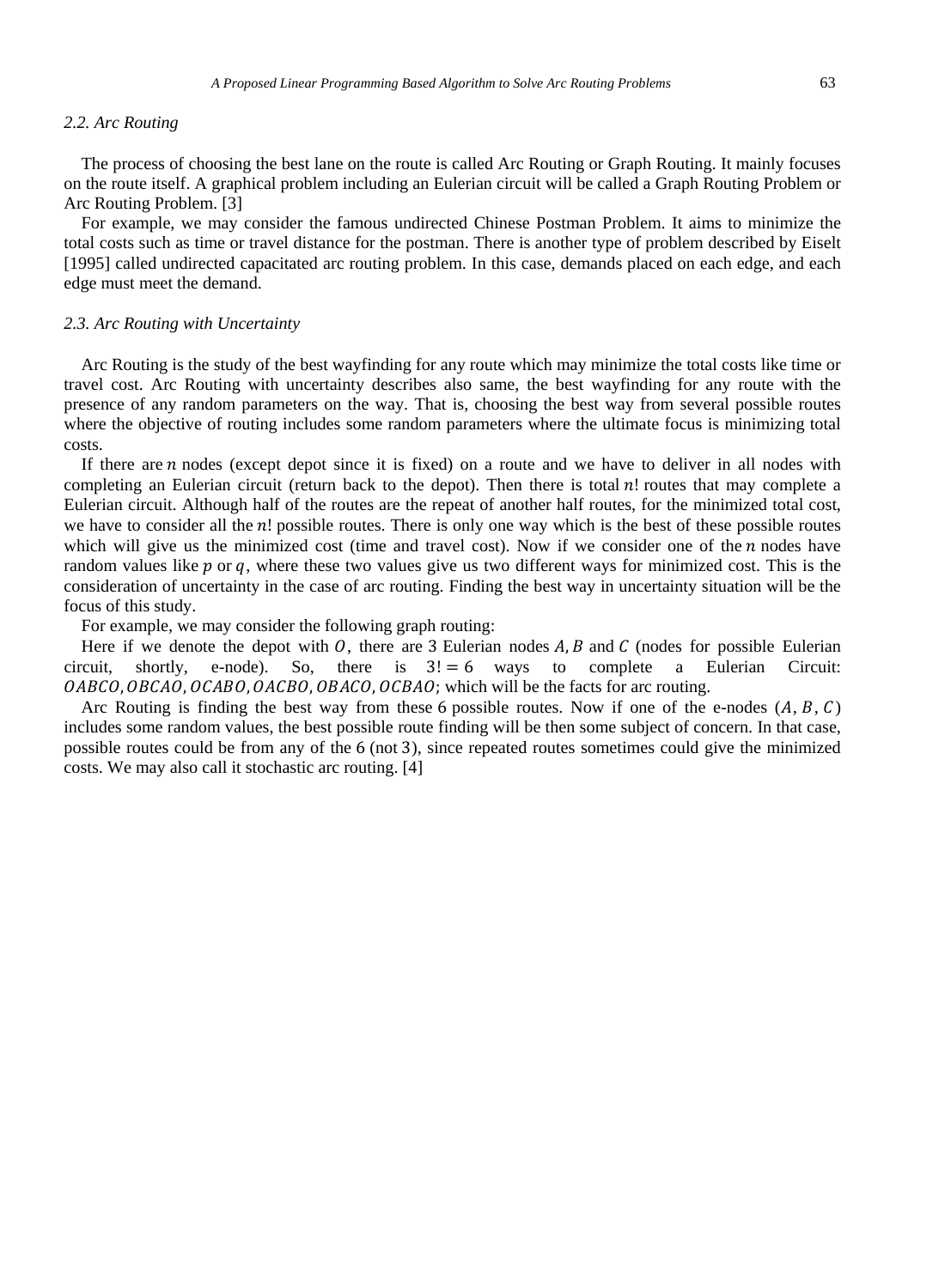

#### Fig. 2. Arc Routing

## **3. Some Observations**

# *3.1. Arc Routing with* 2 *e-nodes*

Let us suppose that  $\theta$  be the depot (same starting and ending point) and  $A$ ,  $B$  are two Eulerian nodes (enodes). There are only two possible ways to complete an Eulerian Circuit (EC): OABO and OBAO. Let t be the total product amount to be delivered and  $a, b$  are the required amount product at nodes  $A, B$  respectively. Also, let  $x_0$ ,  $x_1$  and  $x_2$  be the distances of the first, second and third stages respectively.



Fig. 3. Arc Routing with 2 e-nodes

Here  $t$  is the total amount to be delivered. Some companies always take some more products in the delivery van which may satisfy:

$$
t-a-b\geq 0
$$

Also, the objective is to minimize the total cost. For the above problem, the objective function could be of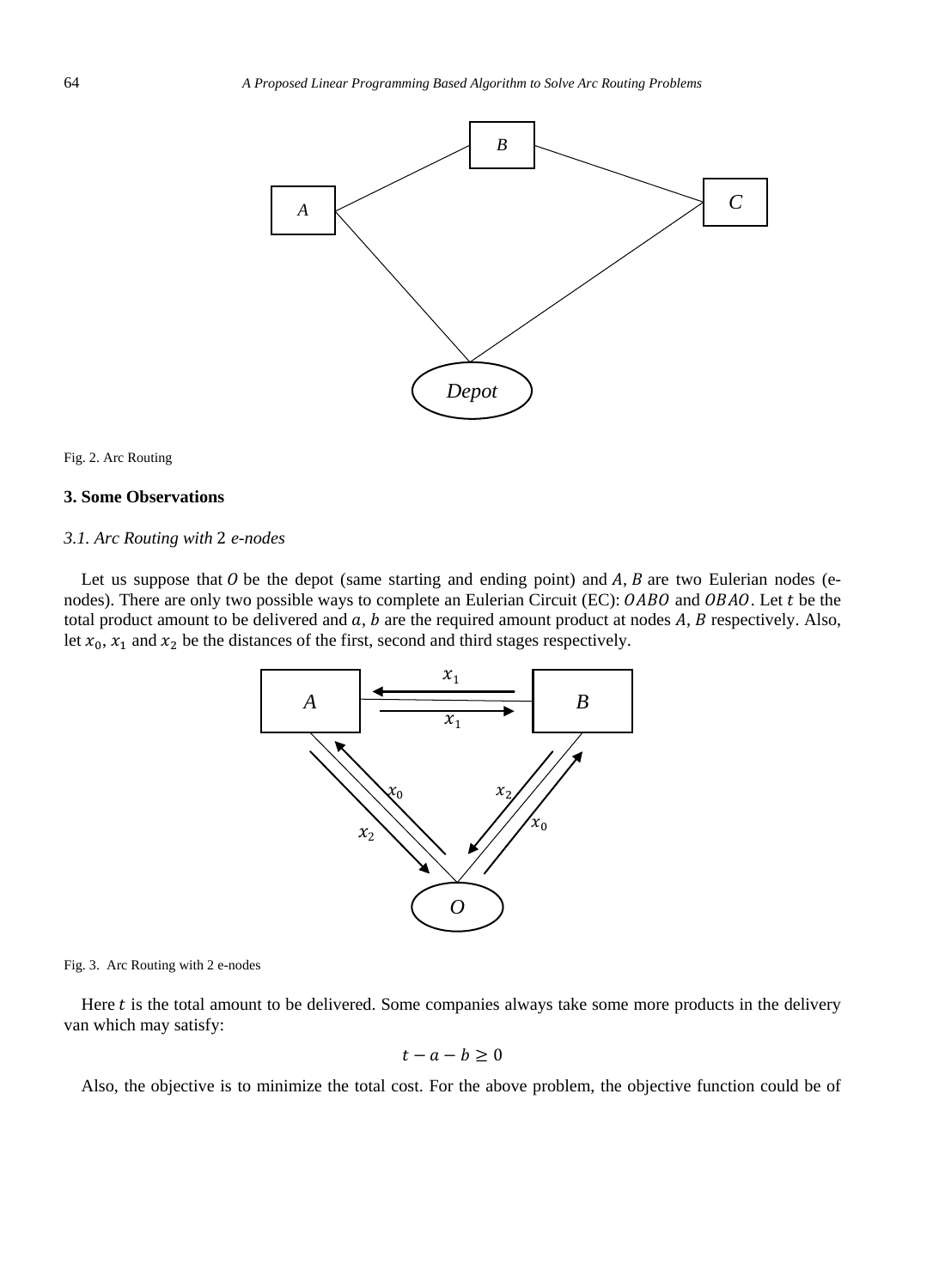the form:

Min 
$$
x_0 t + x_1 (t - a) + x_2 (t - a - b)
$$
  
= Min  $t(x_0 + x_1 + x_2) - a(x_1 + x_2) - bx_2$  (1)

**Example 1.** If we take  $OA$ ,  $AB$  and  $BO$  as 2, 1 and 3 respectively and total deliver capacity for the van is 5. Then for two e-nodes  $(A, B)$  with requirements  $a = 2$  and  $b = 2$ ; there are  $2! = 2$  ways: OABO and OBAO. For *OABO*:  $x_0 = 2$ ,  $x_1 = 1$ ,  $x_2 = 3$  and for *OBAO*:  $x_0 = 3$ ,  $x_1 = 1$ ,  $x_2 = 2$ These give the total cost,

$$
T_C = Min t(x_0 + x_1 + x_2) - a(x_1 + x_2) - bx_2
$$
  
Subject to,  $t - a - b \ge 0$   
 $t = 5, a = 2, b = 2$   
 $x_0 = 2, x_1 = 1, x_2 = 3$ ; or  $x_0 = 3, x_1 = 1, x_2 = 2$   
 $t, x_0, x_1, x_2 \ge 0$ 

Solving using LP solver gives  $T_{C_1} = 16$  for *OABO* and  $T_{C_2} = 20$  for *OBAO*. That is *OABO* is the required path.

*3.2. Arc Routing with* 3 *e-nodes*

Let us suppose that  $\theta$  be the depot (same starting and ending point) and  $A, B, C$  are three Eulerian nodes (enodes). There are  $3! = 6$  possible ways to complete an Eulerian Circuit (EC):  $OABCO$ ,  $OCBAO$ ,  $OBCAO$ ,  $OACBO$ ,  $OCABO$ ,  $OBACO$ . Let t be the total product amount to be delivered and a, b, c are the required amount product at nodes A, B, C respectively. Also, let  $x_0, x_1, x_2$  and  $x_3$  be the distances of the first, second, third and fourth stages respectively. We will get these stage distances for every possible EC.



Fig. 4. Arc Routing with 3 e-nodes

Here  $t$  is the total amount to be delivered. Some companies always take some more products in the delivery van which may satisfy:

$$
t - a - b - c \ge 0
$$

Also, the objective is to minimize the total cost. For the above problem, the objective function could be of the form: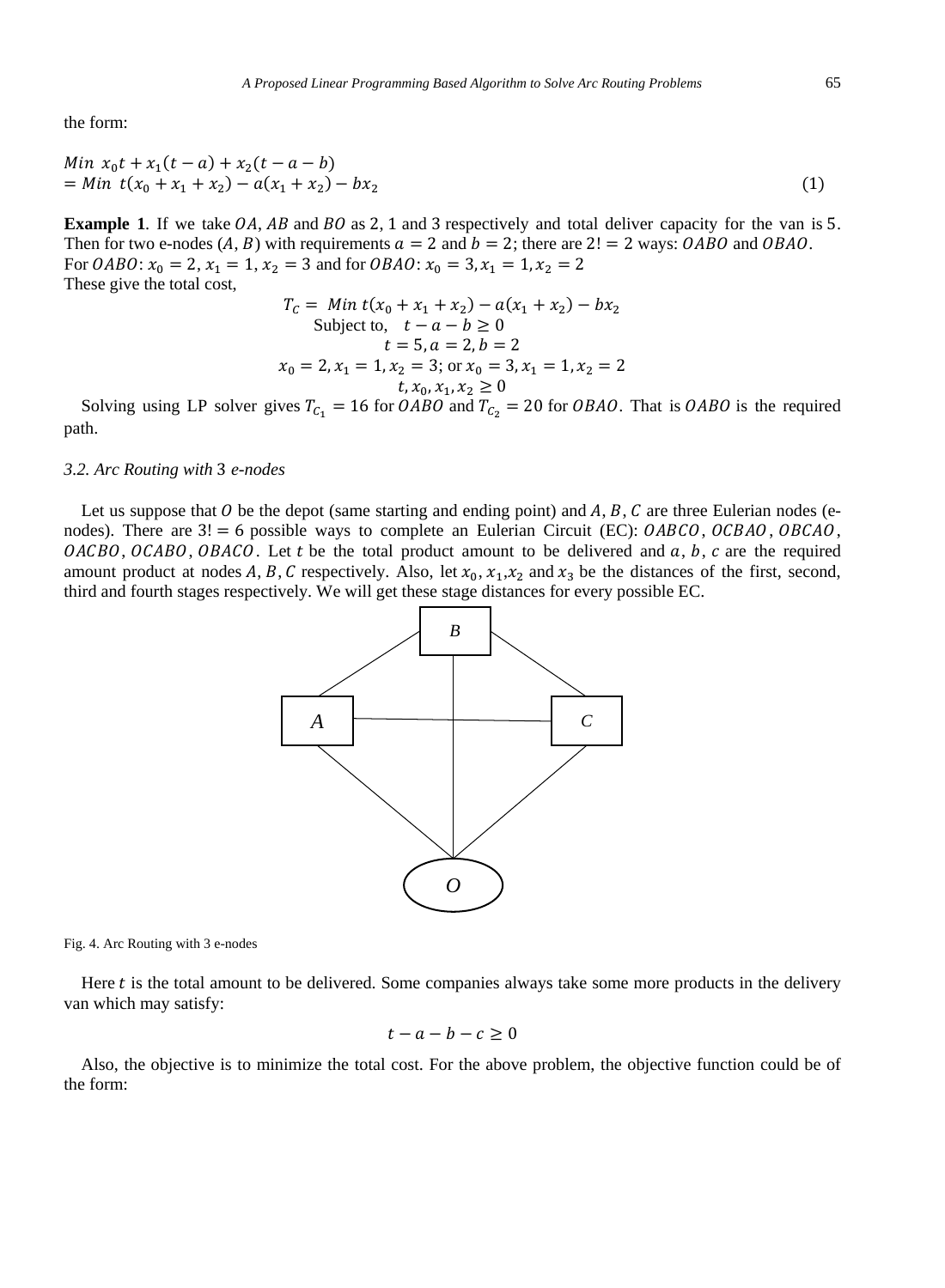Min 
$$
x_0t + x_1(t-a) + x_2(t-a-b) + x_3(t-a-b-c)
$$
  
= Min  $t(x_0 + x_1 + x_2 + x_3) - a(x_1 + x_2 + x_3) - b(x_2 + x_3) - cx_3$  (2)

#### *3.3. Arc Routing with e-nodes*

In a similar manner with *n* e-nodes with required amounts  $(a_1, a_2, ..., a_n)$  and  $n + 1$  paths to return back to the depot with distances  $x_0, x_1, ..., x_n$ ; the objective function could be written as: (total capacity is t)

$$
Min t(x_0 + x_1 + \dots + x_{n-1} + x_n) - a_1(x_1 + \dots + x_n) - a_2(x_2 + \dots + x_n) - \dots - a_{n-1}(x_{n-1} + x_n) - a_n x_n
$$
  
= Min t  $\sum_{i=0}^{n} x_i - a_1 \sum_{i=1}^{n} x_i - a_2 \sum_{i=2}^{n} x_i - \dots - a_{n-1} \sum_{i=n-1}^{n} x_i - a_n x_n$  (3)

Subject to,  $t - a_1 - a_2 - \cdots - a_n \ge 0$  and all the variables are non-negative.

#### **4. A proposed Algorithm**

An algorithm has been demonstrated for solving the above arc routing problems by the following steps: *Step 1.* Label all the possible n! routes forming EC with  $T_i$ , where  $i = 1, 2, ..., n, n + 1, ..., n!$ *Step 2.* Take  $T_i$  and find all the values of  $(i + 1)$  stage distances  $x_i$  for  $T_i$ . Then solve the linear program

$$
\min T_{C_i} = c^T x
$$
  
Subject to,  $Ax = b$   

$$
\sum_j a_j \le t; \quad j = 1, 2, ..., n
$$
  
 $x, t > 0$ 

*Step 3*. Check if  $T_{c_i} < T_{c_{i+1}}$ , then take  $T_c^* = T_{c_i}$ . Otherwise  $T_c^* = T_{c_{i+1}}$  and return to *Step 2*. If  $T_c^* \le T_{c_i}$ , then stop; it is the minimized total cost.

Remarks. For the algorithm, we may check the example 1 in section 3.1 which estimates the minimized cost.

## **5. An Example-Based Scenario Model Concerning Uncertainty**

#### *5.1. Problem Definition*

Consider a business a company named 'Olympic Industries' in Bangladesh. They sell different packaged food items and some other products in different regions of the country by a central hub in that region from where they deliver their product to different local selling stores and groceries. Their local hub or Depot at Barishal city is located at Bazar Road, from where they deliver their products to different places close to it. For the easiness of the problem formulation, we here consider five places: Natun Bazar, Nathullabadh, Choumatha, Bangla Bazar, and Rupatoli; where they deliver their products in different local stores. We will count the total product amount on these five nodes, and places around these nodes will be included with a nearby one.

Normally, they have some sales representative, who collects data one day before product delivery. They use one motor van for product delivery in these regions. They deliver products twice a week. Here for the scenario, we will consider one delivery with data collected from the company.

For further easier use of these mentioned e-nodes, we will write  $O$  for Bazar Road,  $A$  for Natun Bazar,  $B$  for Nathullabadh,  $C$  for Choumatha,  $D$  for Bangla Bazar,  $E$  for Rupatoli; in the following descriptions of this concept. According to the sales representative in this week, the demand of products (in weight, including no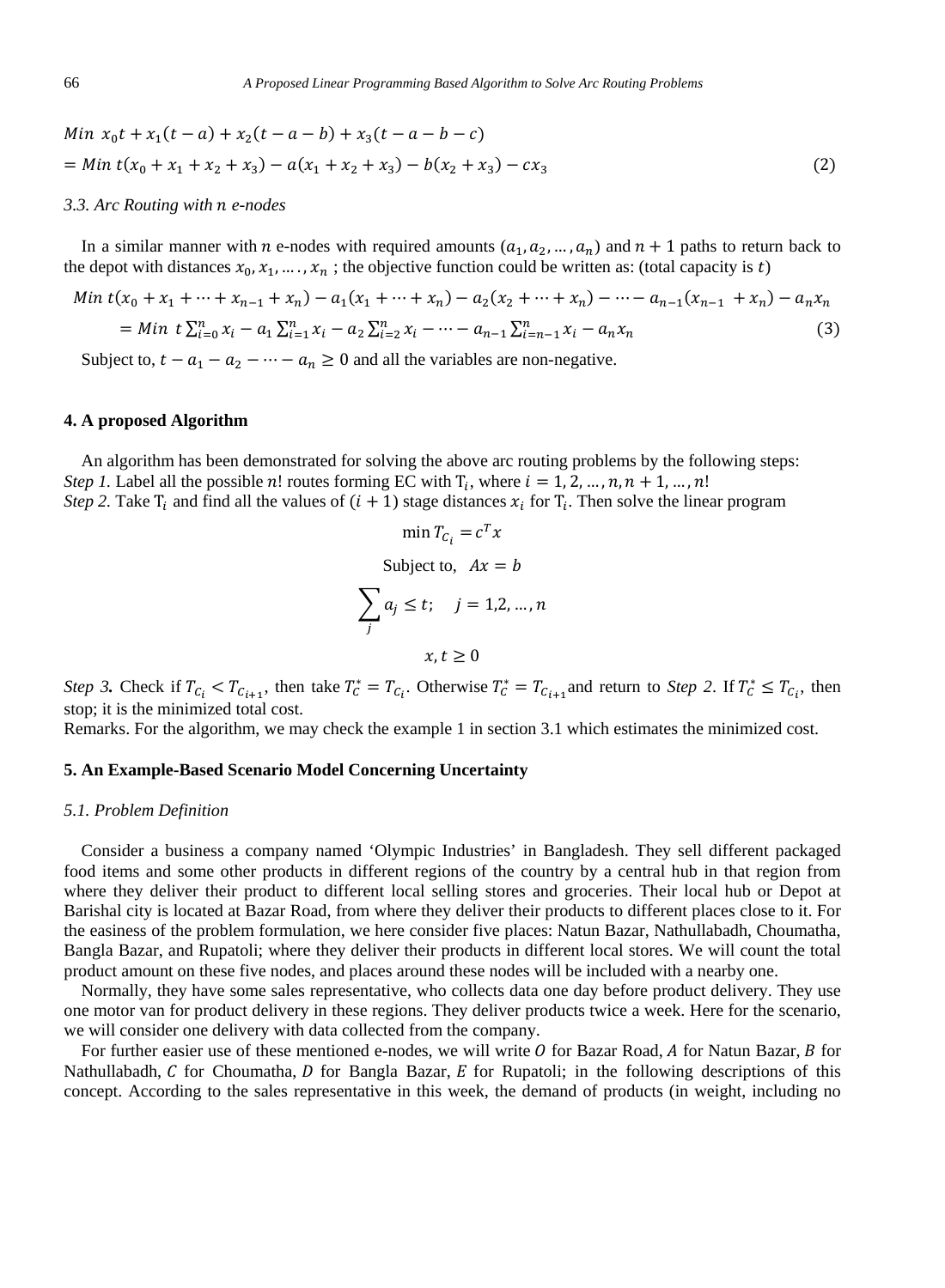return items) in these e-nodes are 100  $kg$  for A, 50  $kg$  for B, 40  $kg$  for D, 60 $kg$  for E, and a random values of 30 kg or 90 kg for C. Here the product demand in  $C$  could be any of the two, depends on some sales store as the sales representative somehow couldn't collect the proper information about them (got shuttered). Note that, the total amount of possible capacity for the delivery van is  $300kg$ . The company doesn't want to disappoint the selling stores located at node C since it could permanently damage the sales in those stores.

Following the map, we may conclude the demo figure with the mentioned locations where possible routes are stained.



Fig. 5. All Possible Routes with demo figure

Also, the distances for these regions are given in the following distance matrix:

Table 1. Distance Matrix (km)

|                  |                | 0 A B C D E              |                   |              |              |
|------------------|----------------|--------------------------|-------------------|--------------|--------------|
| $\boldsymbol{o}$ |                | $0 \t 2 \t 4 \t 3 \t 3$  |                   |              | $5^{\circ}$  |
|                  |                | <b>A</b> 2 0 2 2 3.1 5.1 |                   |              |              |
| $\boldsymbol{B}$ | $\overline{4}$ | $\overline{2}$           | $0 \t 2.1 \t 5.1$ |              | 5.2          |
| $\epsilon$       |                | 3 2 2.1 0 1.9 3.1        |                   |              |              |
| $\boldsymbol{D}$ |                | $3 \t 3.1 \t 5.1 \t 1.9$ |                   | $0 \qquad 2$ |              |
| $\boldsymbol{E}$ |                | 5 5.1 5.2 3.1            |                   | $\mathbf{2}$ | $\mathbf{0}$ |
|                  |                |                          |                   |              |              |

*5.2. Expected solutions*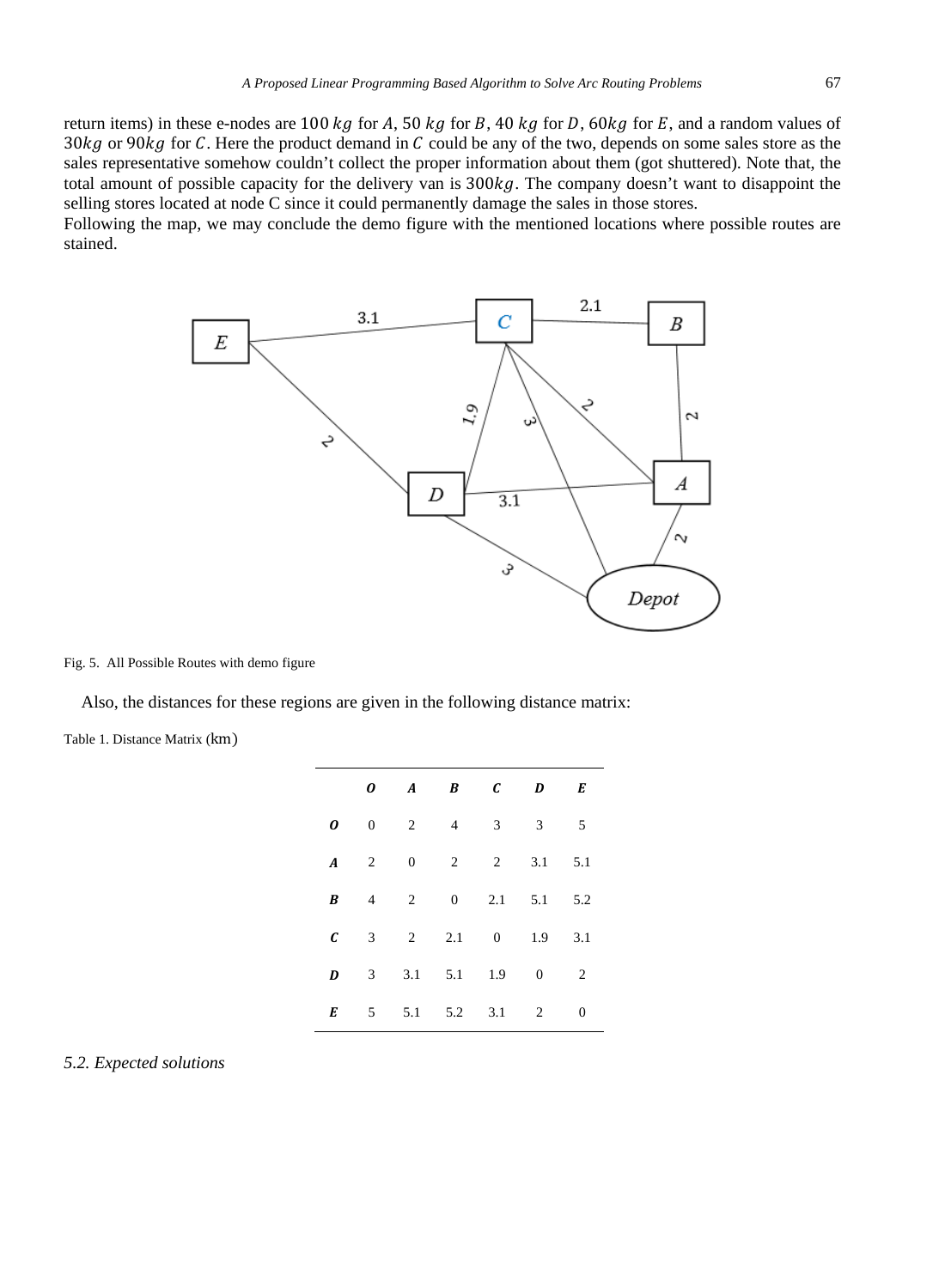If the random demand at  $C$  is not known in advance, it is discovered after the delivery van reaches  $C$ . The problem of finding the shortest route to visit all clients starting and ending at the depot is known as the TSP (traveling salesperson problem). In this case, the TSP route is  $OABCEDO$  of length  $14.2 km (2 + 2 + 2.1 +$  $3.1 + 2 + 3$ . For the expected value solution, we have to forget the uncertainty issues. Then we may observe the following issues: [1]

- When the delivery van arrives at  $C$  and demand is 30, it will follow the TSP route. The total demand is 280 $kg$ , which is less than the capacity 300 $kg$ . And so, the traveled distance is 14.2 $km$ .
- When the delivery van arrives at  $C$  and demand is 90, it will follow the route  $OABCEODO$ . The total demand is  $340kg$ , which is more than the capacity  $300kg$ . And this results in the traveled distance of  $20.2 km (2 + 2 + 2.1 + 3.1 + 5 + 3 + 3).$
- Also, one another route  $OCEDOABO$  could be possible considering uncertainty. It requires a traveled distance of  $19.1 km (3 + 3.1 + 2 + 3 + 2 + 2 + 4)$ .
- If the demand is known before starting the route. The delivery van will follow the TSP route for  $30kg$ demand at C. Otherwise, it will follow any probable route  $ODECBOAO$  with a traveled distance  $18.2km$  $(3 + 2 + 3.1 + 2.1 + 4 + 2 + 2)$ .

As first both situations could occur as a possibility of the half, so the expected value is,

$$
EV = \frac{1}{2}(14.2 + 20.2) = 17.2
$$

 $EV = \frac{1}{2}(14.2 + 20.2) = 17.2$ <br>The probably expected length under optimal recourse policy is,

$$
RP = \frac{1}{2}(14.2 + 19.1) = 16.65
$$

The wait-and-see solution for known demand is,

$$
WS = \frac{1}{2}(14.2 + 18.2) = 16.2
$$

Thus,  $WS \le RP \le EV$ .

Remarks. Some other routes could be possible and it may result in varies of the traveled distance.

## **6. Conclusion**

Finding the best way for routing save resources like time, and energy results in minimized cost. In this paper, we presented a linear programming-based algorithm to solve the CPP type arc routing problem for the minimized total cost which ticks the minimized one in every step to find the total minimization. The algorithm doesn't consider the uncertain issues on its way like a traffic jam, speed imitation, weather, delivery priority, etc. For future research, this study will be beneficial in considering the uncertain issues in the algorithm for finding the best lane in all circumstances considered optimization. Stochastic Arc routing is that section to find the best routes considering some uncertain parameters on its way.

#### **Acknowledgements**

 The authors would like to thank respectable Shek Ahmed for insightful discussions and offering constructive feedback about this framework.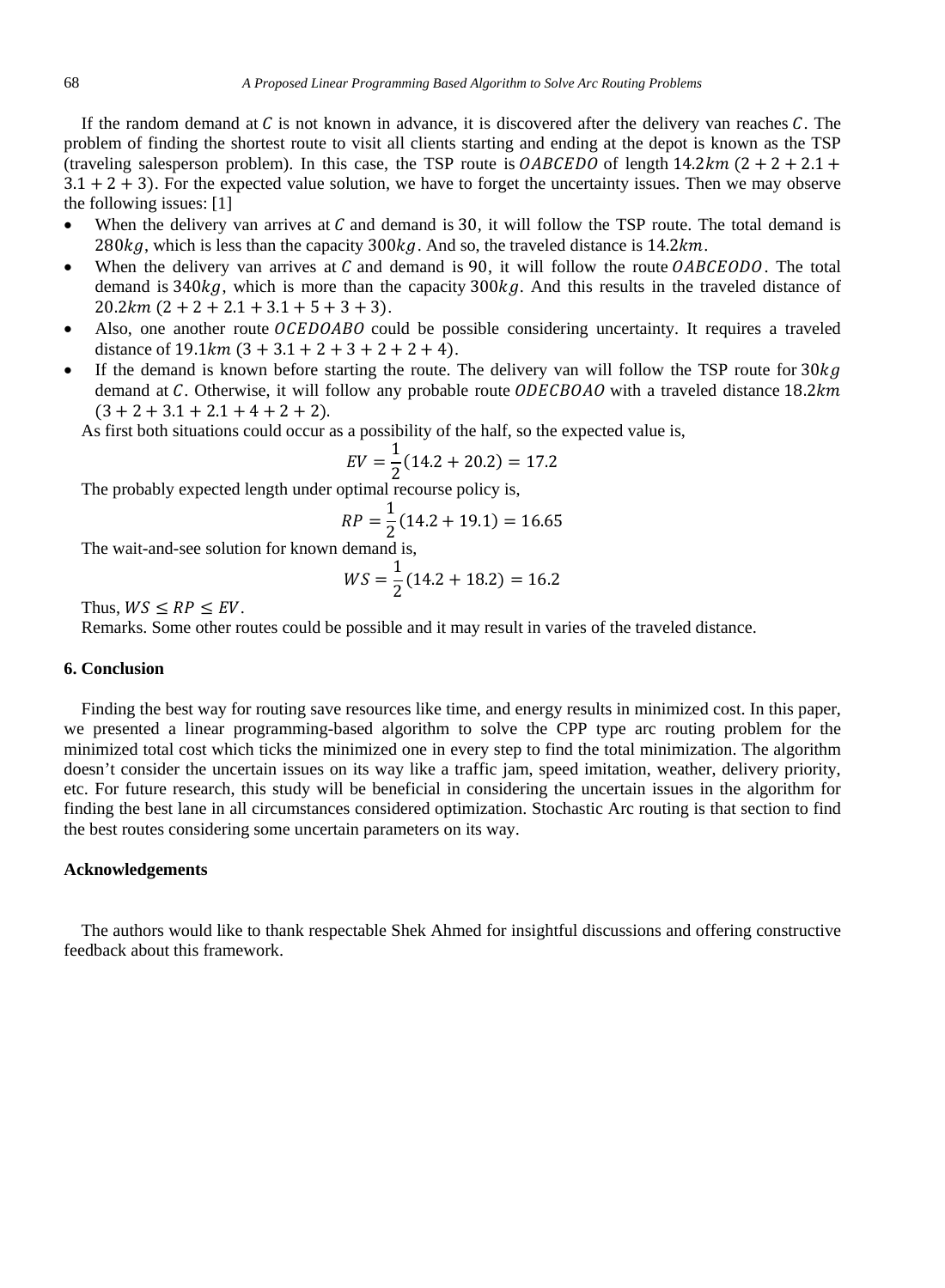# **References**

- [1] Birge, John R., and Francois Louveaux. Introduction to stochastic programming. Springer Science & Business Media, 2011.
- [2] Ahmed, Hashnayne. "Graph Routing Problem Using Euler's Theorem and Its Applications." (2019).
- [3] Eiselt, Horst A., Michel Gendreau, and Gilbert Laporte. "Arc routing problems, part II: The rural postman problem." Operations research 43.3 (1995): 399-414.
- [4] Toth, Paolo, and Daniele Vigo, eds. Vehicle routing: problems, methods, and applications. Society for Industrial and Applied Mathematics, 2014.
- [5] Dror, Moshe, ed. Arc routing: theory, solutions, and applications. Springer Science & Business Media, 2012.
- [6] Ahmed, Hashnayne. "Formulation of Two-Stage Stochastic Programming with Fixed Recourse." Britain International of Exact Sciences (BIoEx) Journal 1.1 (2019): 18-21.
- [7] Prim, Robert Clay. "Shortest connection networks and some generalizations." The Bell System Technical Journal 36.6 (1957): 1389-1401.
- [8] Kruskal, Joseph B. "On the shortest spanning subtree of a graph and the traveling salesman problem." Proceedings of the American Mathematical Society 7.1 (1956): 48-50.
- [9] Dijkstra, Edsger W. "A note on two problems in connexion with graphs." Numerische Mathematik 1.1 (1959): 269-271.
- [10] Floyd, Robert W. "Algorithm 97: shortest path." Communications of the ACM 5.6 (1962): 345.
- [11] Toth, Paolo, and Daniele Vigo. "An exact algorithm for the vehicle routing problem with backhauls." Transportation Science 31.4 (1997): 372-385.
- [12] Guttoski, Pryscila Barvik, Marcos Sfair Sunye, and Fabiano Silva. "Kruskal's algorithm for query tree optimization." 11th International Database Engineering and Applications Symposium (IDEAS 2007). IEEE, 2007.
- [13] Assad, Arjang A., and Bruce L. Golden. "Arc routing methods and applications." Handbooks in operations research and management science 8 (1995): 375-483.
- [14] Tirkolaee, Erfan Babaee, et al. "An improved ant colony optimization for the multi-trip Capacitated Arc Routing Problem." Computers & Electrical Engineering 77 (2019): 457-470.
- [15] Lacomme, Philippe, Christian Prins, and Wahiba Ramdane-Cherif. "Competitive memetic algorithms for arc routing problems." Annals of Operations Research 131.1-4 (2004): 159-185.
- [16] Campbell, James F., et al. "Drone arc routing problems." Networks 72.4 (2018): 543-559.
- [17] Poikonen, Stefan, Xingyin Wang, and Bruce Golden. "The vehicle routing problem with drones: Extended models and connections." Networks 70.1 (2017): 34-43.